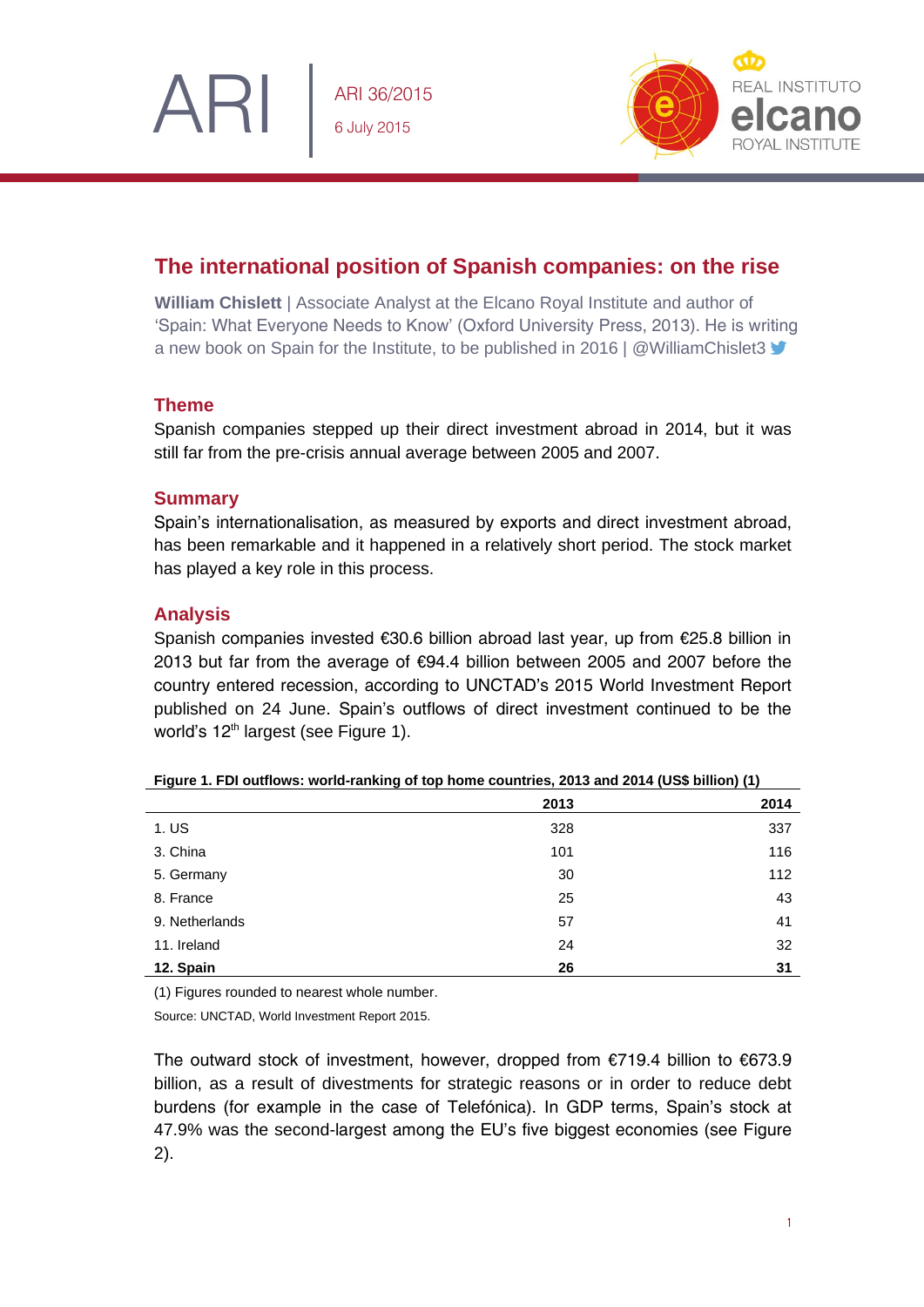|              | <b>Stock</b> | % of GDP |
|--------------|--------------|----------|
| France       | 1,279        | 44.9     |
| Germany      | 1,583        | 41.0     |
| Italy        | 548          | 25.5     |
| <b>Spain</b> | 674          | 47.9     |
| UK           | 1,584        | 53.8     |

**Figure 2. Outward FDI stocks of largest EU countries, 2014 (US\$ billion and % of GDP) (1)**

(1) Figures rounded to nearest whole number.

Source: UNCTAD, World Investment Report 2015.

Corporate Spain was a late-comer to expanding abroad, which began in earnest during the 1990s, following the country's membership of the European Community, which opened up the economy, and gathered pace after Spain became a founding member of the euro zone in 1999. The outward stock of investment rose 45-fold between 1990 and 2014, making Spain the fifth most-internationalised economy based on the volume of its foreign trade and direct investment compared with  $14<sup>th</sup>$  in nominal GDP terms. Spain accounted for 2.6% of the world's stock of outward investment in 2014, well above its 1.8% share of GDP and 1.6% share of global exports.

Latin America was a natural first choice for companies investing abroad. As well as cultural and linguistic affinities, there were factors that pulled firms to the region. Economic liberalisation and privatisation opened up sectors that were hitherto offlimits, and the region's poor infrastructure was in constant need of development. The region accounted for 17.1% of Spain's total direct investment outflows between 1996 and 2003, and this dropped to 8.5% in 2004-13 as the focus switched to other parts of the world. The combined share of the US and Spain, the two largest investors, in the region's foreign direct investment flows fell from 50.4% in 1996- 2003 to 32.4% in 2004-13 (see Figure 3).

Latin America generated €81.2 billion of net profits for Spanish companies between 2007 and 2012, and they were more stable than those earned in other parts of the world.

| .                  | Flows 1996-2003 | <b>Flows 2004-13</b> | Stocks 2013 |
|--------------------|-----------------|----------------------|-------------|
| US                 | 33.3            | 23.9                 | 23.8        |
| <b>Netherlands</b> | 8.2             | 13.9                 | 16.7        |
| Spain              | 17.1            | 8.5                  | 10.6        |
| UK                 | 3.3             | 4.2                  | 3.7         |
| France             | 4.1             | 3.2                  | 3.1         |
| Switzerland        | 1.3             | 3.7                  | 2.4         |

**Figure 3. FDI to Latin America and the Caribbean by main home countries (% shares)**

Source: UNCTAD, World Investment Report 2015.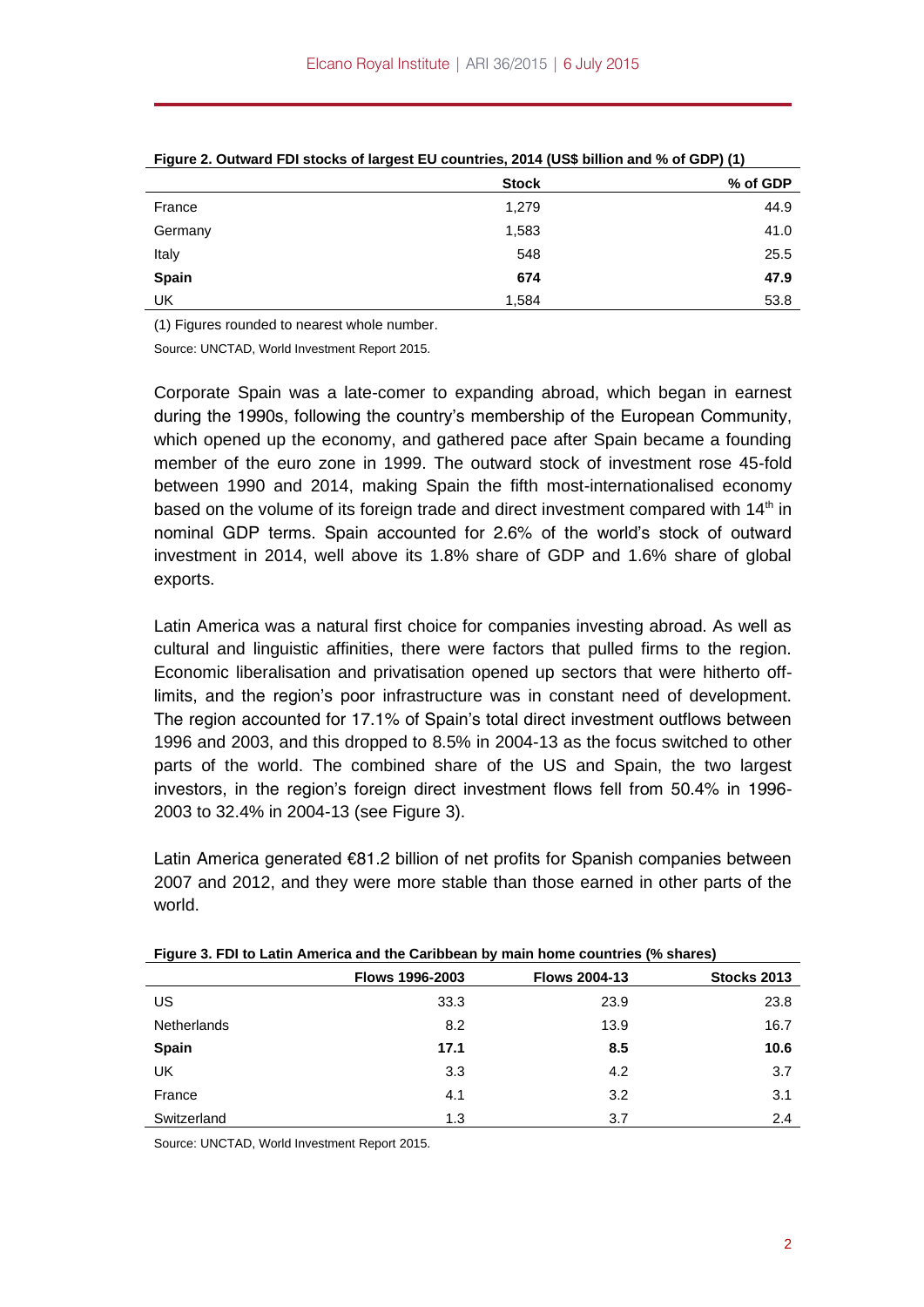Spanish companies started a new wave of acquisitions around a year ago and mostly away from Latin America (see Figure 4), following the recovery in the domestic economy and spurred by large cash reserves, interest rates at historically low levels, an abundance of liquidity in markets and buoyant stock markets with an appetite for those companies financing their purchases by increasing their capital.

|                        | <b>Sector</b>         | Company acquired and amount ( $\epsilon$ million)              |
|------------------------|-----------------------|----------------------------------------------------------------|
| Repsol                 | Oil and gas           | 100% of Canadian Talisman Energy, €6.6bn plus debt             |
| Gas Natural Fenosa Gas |                       | Chilean Compañía de Electricidad, €2.6bn                       |
| CLH                    | Oil products pipeline | UK distribution network, €138mn                                |
| <b>BBVA</b>            | <b>Banking</b>        | 15% of Turkey's Garanti Bank, €2bn                             |
| Banco de Sabadell      | <b>Banking</b>        | Takeover of UK's TSB, €2.3bn                                   |
| Caixabank              | Banking               | Offer for 56% of Portugal's BPI, €1.08bn                       |
| Abertis                | Infrastructure        | 90% of Italy's Wind Galata, €693mn                             |
| Vidrala                | Container glass       | UK's Encirc, €408mn                                            |
| NH.                    | <b>Hotels</b>         | Colombia's Royal, €66mn                                        |
| Tubacex                | Stainless steel tubes | 68% of India's Prakash and 65% of Italy's IBF, around<br>€60mn |
| Grifols                | Pharmaceuticals       | 45% of US Alkatest,€38mn                                       |
| Enagas                 | Gas                   | Acquired with Belgium's Fluxys Swedegas for €200mn             |
| Grupo Antolin          | Auto-parts            | Acquired the car interior division of Magna for €490m.         |

| Figure 4. Spanish acquisitions abroad in the last 12 months |  |  |  |
|-------------------------------------------------------------|--|--|--|
|                                                             |  |  |  |

Source: companies.

For several years there have been more Spanish companies in the annual ranking of the world's top transport developers by the US publication *Public Works Financing* than any other country. The latest ranking, published last November, has six Spanish companies in the top 12 and another three make the top 39. These companies continue to win big contracts abroad (see Figure 5).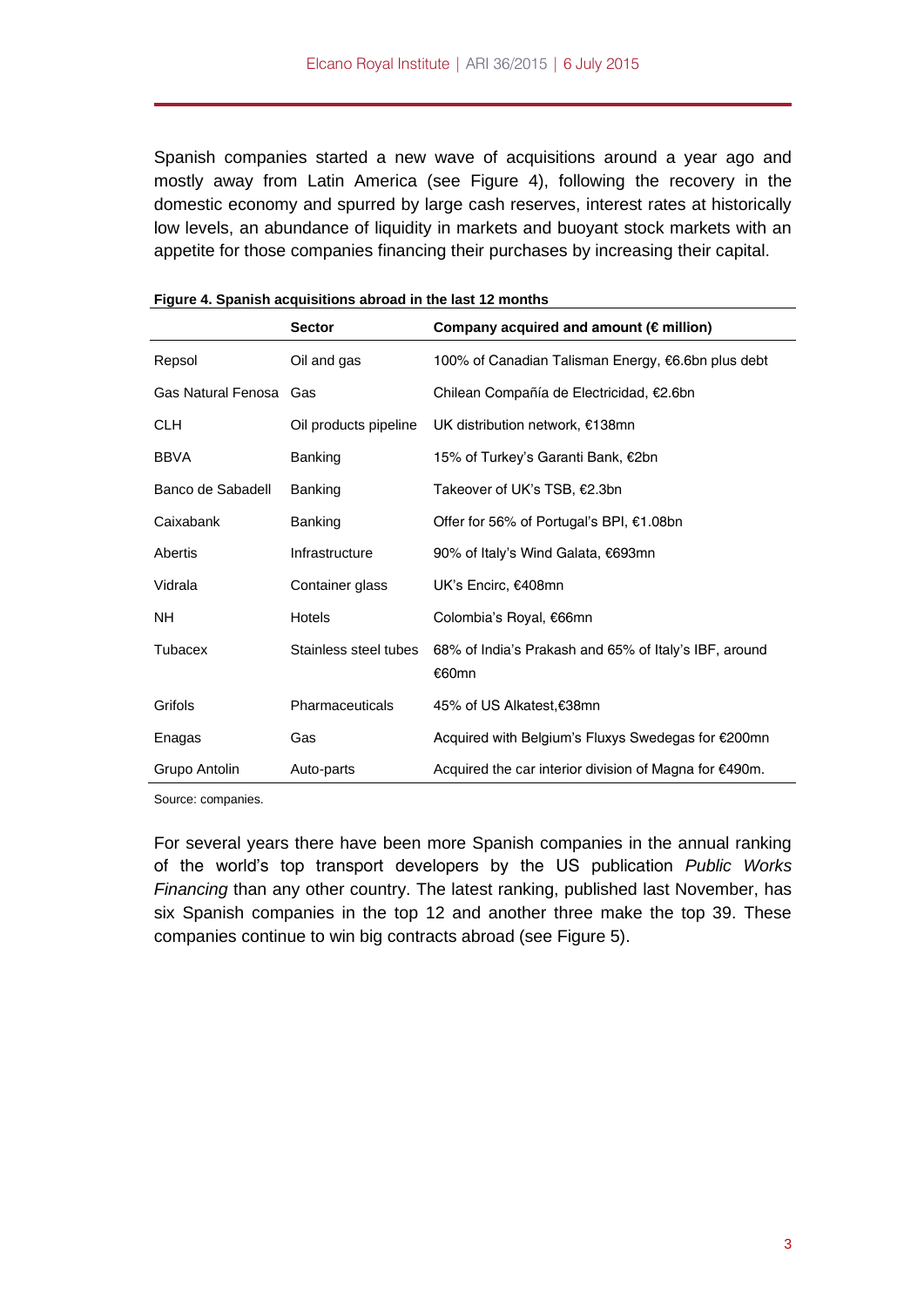| <b>Spanish</b> | Country         | <b>Details</b>                                                                                                                   |
|----------------|-----------------|----------------------------------------------------------------------------------------------------------------------------------|
| company        |                 |                                                                                                                                  |
| Duro Felguera  | Brazil          | €800mn contract with General Electric to build two gas-fired<br>thermoelectric plants                                            |
| Sacyr          | Colombia        | €223mn contract to build a 2.3km bridge over the Magdalena River,<br>the country's longest                                       |
| <b>ACS</b>     | Canada          | Part of a consortium that won a $\epsilon$ 4bn turnkey contract to build the<br>Eglinton Crosstown light-rail project in Toronto |
| <b>ACS</b>     | Canada          | Part of a consortium that won a $\epsilon$ 1.8bn turnkey contract to build a<br>bridge in Montreal over the St. Lawrence river   |
| Acciona        | Norway          | Part of a consortium with Italy's Ghella to build twin tunnels 20km-long<br>linking Oslo and Ski                                 |
| Talgo          | Saudi<br>Arabia | Supply six diesel-electric trains for the Riyadh-Dammam line in deal<br>worth more than €200mn                                   |

**Figure 5. Infrastructure contracts won by Spanish companies in 2015**

Source: companies.

The Spanish stock exchange has played a key role in companies' internationalisation. In the words of Antonio Zoido –the exchange's president–, size, being listed and internationalisation feed off one another and form a virtuous circle. The companies that comprise the Ibex-35, the benchmark index of the exchange, which account for a tiny 0.1% of the total number in Spain (close to 70% of GDP), generated abroad 64% of their total revenues last year, up from 47% in 2007 and 24% in 1997. The Ibex medium cap and small cap companies obtained a similar share of their revenues from abroad (65.8% and 64.9%, respectively), while the rest of listed companies generated only 39.4% internationally.

In terms of capitalisation, some of the Ibex companies are among the largest in the world in their respective sectors (see Figure  $6$ ).<sup>1</sup> The stock market is very active: the five initial public offerings (IPOs) raised €8.4 billion, more than a fifth of the funds for European new listings in the first half of this year and seven times Germany's amount.

**<http://publicaciones.bolsasymercados.es/otras/ipice2015/index.html>**.

<sup>1</sup> Much more information about the international position of listed Spanish companies is contained in the pioneering report Posición internacional de la empresa cotizada española published in Spanish on 2 July 2015 by the Spanish stock exchange and Telefónica, and available at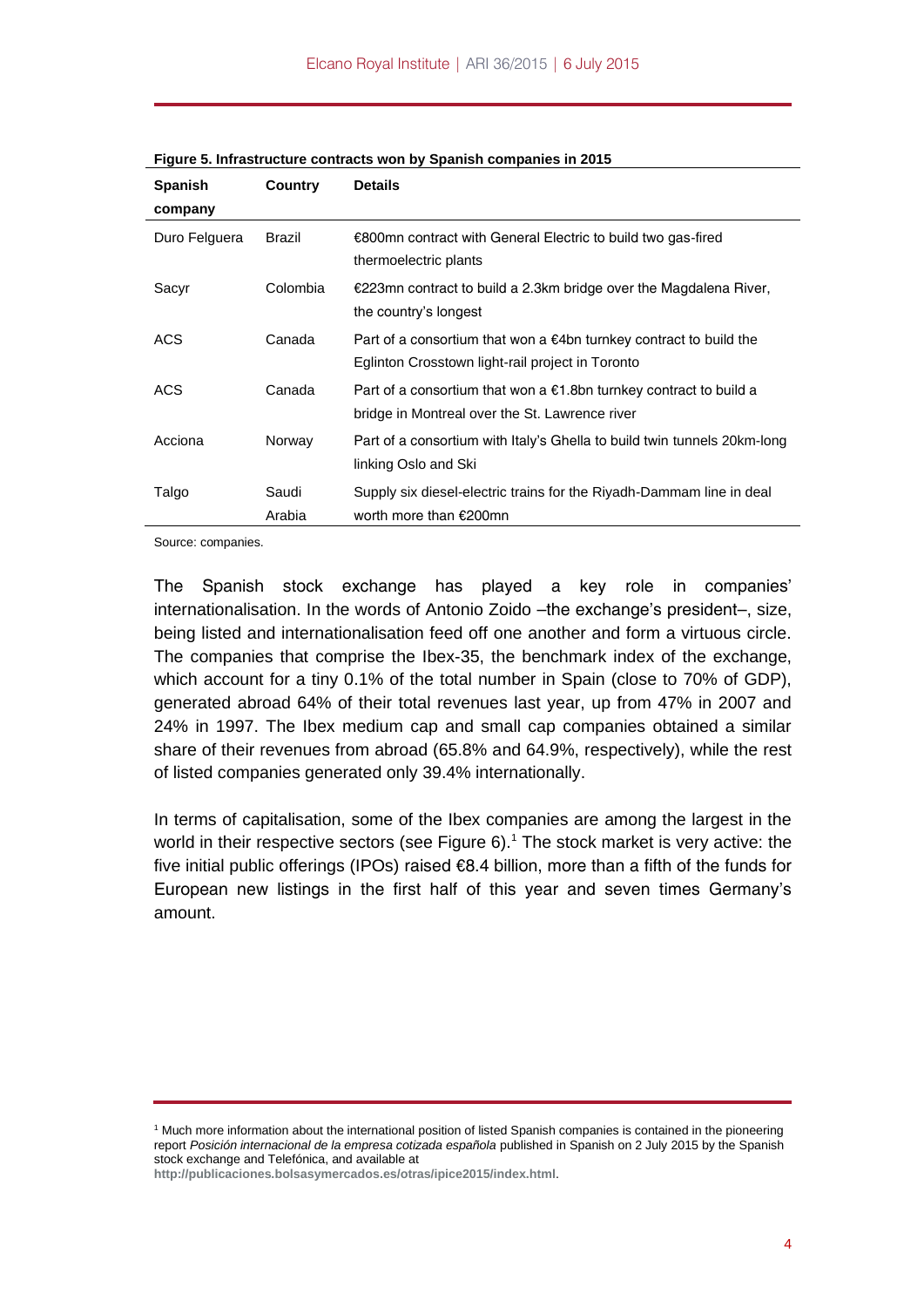|                    | <b>Capitalisation</b> | <b>Sector</b>              | <b>World position</b> | <b>Europe position</b> |
|--------------------|-----------------------|----------------------------|-----------------------|------------------------|
| Abertis            | 16,242                | Motorways                  | 2 <sub>nd</sub>       | 2 <sub>nd</sub>        |
| Santander          | 106.102               | Banking                    | 8 <sup>th</sup>       | 2 <sub>nd</sub>        |
| <b>BBVA</b>        | 63,886                | <b>Banking</b>             | 18 <sup>th</sup>      | 5 <sup>th</sup>        |
| Ferrovial          | 15,895                | Construction & engineering | 2 <sub>nd</sub>       | 2 <sub>nd</sub>        |
| ACS                | 11.314                | Construction & engineering | 4 <sup>th</sup>       | 4 <sup>th</sup>        |
| Iberdrola          | 41,561                | Electricity                | 5 <sup>th</sup>       | 3 <sup>rd</sup>        |
| <b>Gas Natural</b> | 22.478                | Gas                        | 2 <sub>nd</sub>       | 1 <sup>st</sup>        |
| Repsol             | 25,878                | Oil & gas                  | 12 <sup>th</sup>      | 7 <sup>th</sup>        |
| Telefónica         | 70.831                | Telecoms                   | 4 <sup>th</sup>       | 2 <sub>nd</sub>        |
| Inditex            | 100.017               | <b>Fashion retailer</b>    | 1 <sup>st</sup>       | 1st                    |

**Figure 6. Capitalisation of some of the Ibex-35 companies (US\$ million and position in world and Europe)**

Source: MDCI Blue Book, Developed Markets. Data at 31/III/2015.

Spain is in the curious situation of having a small group of very large companies at one end of the corporate spectrum and at the other end 94% of firms are microbusinesses. The average number of employees per company in Spain was 4.7 in 2014 compared with 5.7 for France and 11 for the UK and Germany. Only Italy among the big EU countries has fewer workers per company (4.0).

The country needs companies of a larger size so that the costs involved in exporting regularly and investing abroad are sufficiently compensated by profits appropriate for the level of productivity.

Telefónica, fully privatised as of 1997, is a prime example of a company that has benefited from being listed ever since it was founded in 1924. Between 1989, when the company began to be privatised, and 2014 its customers rose 28-fold to 341 million and the number of countries where it operated increased from one (Spain) to 21. Revenues soared 12-fold to €50.3 billion. Today, it is the second mostinternationalised telecoms group in the world after Vodafone: last year 88% of its accesses were from outside its market of origin and 76% of its revenues, compared with 96% and 85%, respectively, for Vodafone.

The international position of Spanish companies has also been strengthened during the country's crisis by the surge in exports. Indeed, it was exports that pulled Spain out of recession in 2014 and prevented the economy's shrinkage from being deeper between 2009 and 2013. Exports of goods and services have increased from 27% of GDP in 2007 to more than 34%, and even taking into account the decline in GDP this is a significant structural change. The success has helped to turn around the current account: from a deficit of 10% of GDP in 2007 to a small surplus in 2013 and 2014.

Despite this, reducing the negative net international investment position (NIIP, the difference between external financial assets and liabilities) has proved to be very